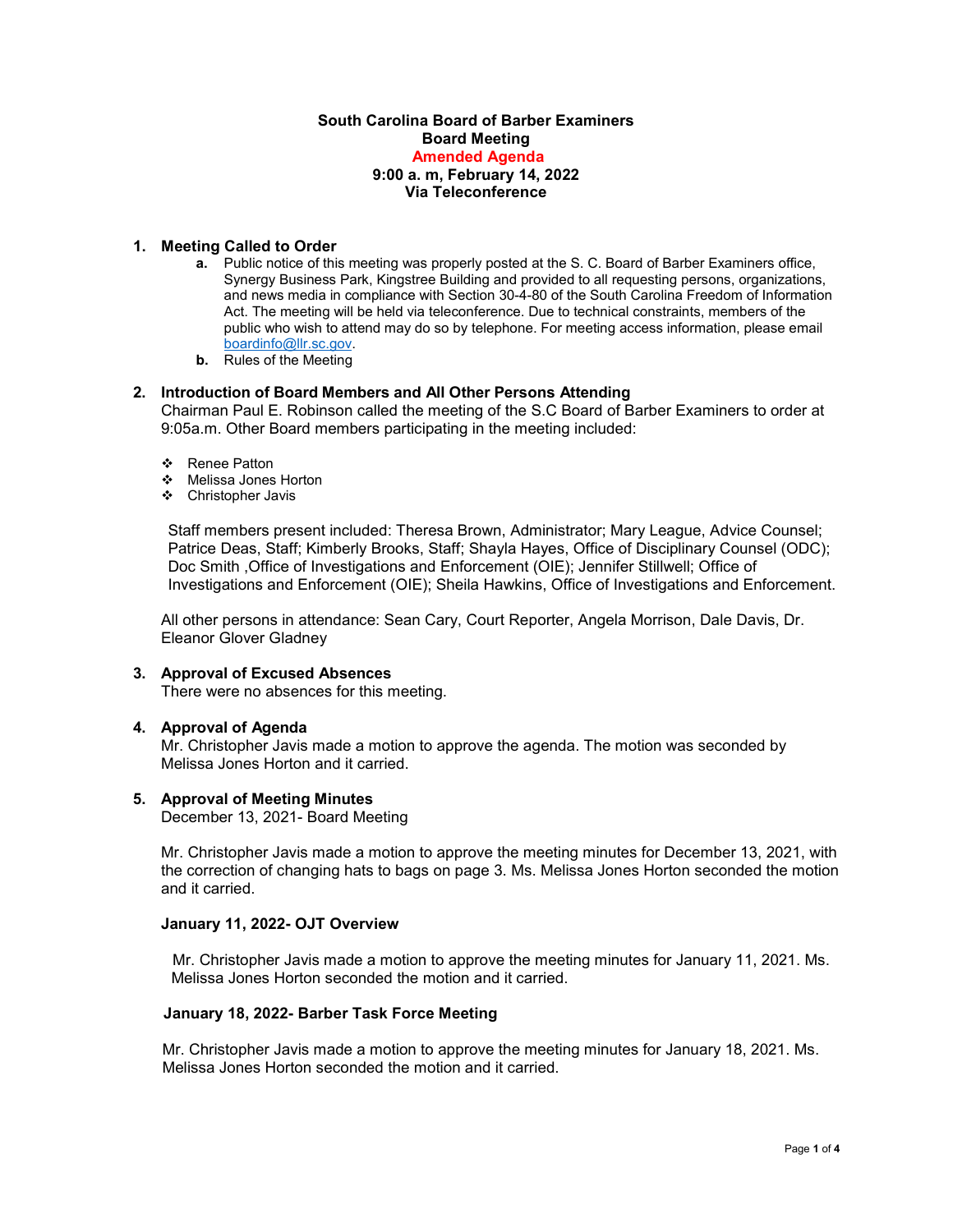# **January 24, 2022- OJT Overview**

 Mr. Christopher Javis made a motion to approve the meeting minutes for January 24, 2021. Ms. Melissa Jones Horton seconded the motion and it carried.

# **January 25, 2022- Barber Task Force Meeting**

Mr. Christopher Javis made a motion to approve the meeting minutes for January 25, 2021. Ms. Melissa Jones Horton seconded the motion and it carried.

# **January 31, 2022- Barber Task Force Meeting**

Mr. Christopher Javis made a motion to approve the meeting minutes for January 31, 2021. Ms. Melissa Jones Horton seconded the motion and it carried.

# **6. Chairperson's Remarks – Paul E. Robinson**

Mr. Paul Robinson stated that the NABBA conference will be held in Columbia, South Carolina on February 20-22, 2022. He stated that on February 20, 2022 a barber instructor education course hosted by Milady will be available. He stated that continuing education credits will be granted for those participants of the course. He stated that Wall Clipper Company will be present teaching a beginner hair cutting course using their brand. This course can be counted as a continuing education credit as well. On February 21, 2022, OJT test prep will be available for students and instructors. He stated that PSI will be present conducting a presentation on the theory and practical portion of the examination. Mr. Robinson thanked the Board members and staff for all their participation and dedication.

# **7. Administrator's Remarks, For Information – Theresa N. Brown**

**a. Budget/Drawdowns** – For Information

**b. OIE Report** – For Information – Rodney Pigford- This report was for information purposes only and was given by Mr. Rodney Pigford. The OIE report shows that as of February 14, 2022 there have been a total of 220 complaints; 6 active cases and 131 closed cases.

Ms. Melissa Jones Horton asked Mr. Pigford about some of the common complaints received.

Mr. Pigford stated that Ms. Jennifer Stillwell is over the inspections department but he believes that most of the complaints are from barbershops that are found in violations conducting physical inspections.

**c. IRC Report** – For Approval – Rodney Pigford-- This IRC report for investigations is dated January 31, 2022. There were 6 cases for dismissal; 7 formal complaints; 1 letter of caution; 5 consent agreements and a total of 20 cases for approval.

Ms. Melissa Jones Horton made a motion to approve the IRC report. Mr. Christopher Javis seconded the motion and it carried.

- **d. ODC Report**  For Information Shayla Hayes- the ODC report is for informational purposes only. There were 22 open cases, 7 pending hearings/rescheduling cases, 4 closed cases as of 1/1/2021.
- **e. Inspection Report** For Information Jennifer Stillwell- In December 2021, there were 141 attempted inspections; 14 were closed at the time of inspections and 118 were conducted. A total of 2,038 barber inspections were conducted for the year.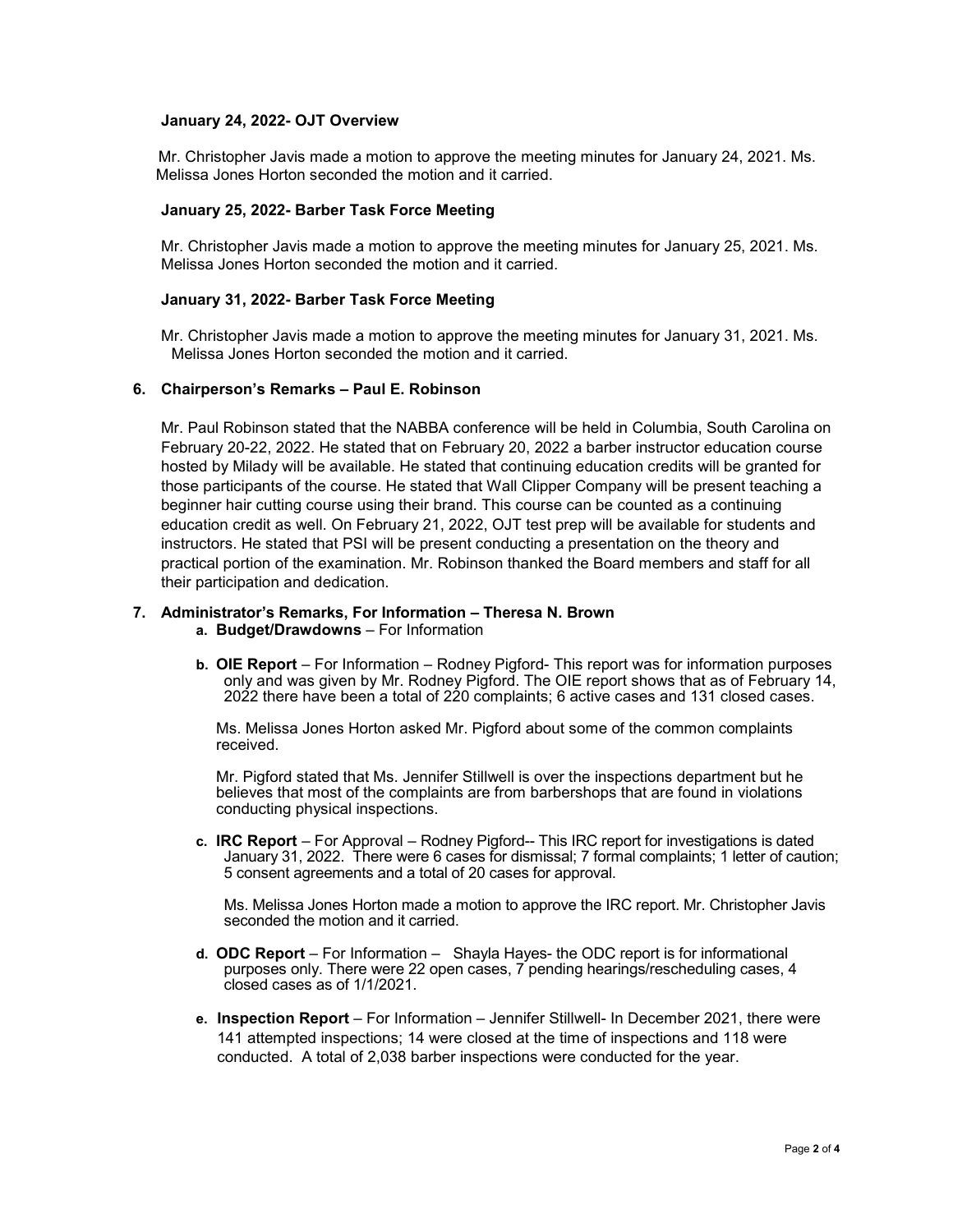Ms. Melissa Jones Horton asked Ms. Jennifer Stillwell about common violations found when inspections are conducted. Ms. Stillwell stated that unlicensed practice, unlicensed barber shops and sanitation issues are some of the common issues.

### **f. Legislative Updates**- Holly Beeson

Holly Beeson- Ms. Beeson was not present at the meeting. No report was given at this time.

# **a. Statements of Economic Interest**

Ms. Theresa Brown stated that all economic interest statements are due by March  $30<sup>th</sup>$ , 2022.

#### **8. New Business**

# **a. Consideration of New Barber School**

**i. Lake Marion High School and Technology Center**

Mr. Dale Davis appeared before the board representing Lake Marion High School and Technology Center. Mr. Davis described the school and answered the board's questions regarding the school. The planned opening date is in May of 2022.

Ms. Melissa Jones Horton stated that she would like to conduct the inspection for Lake Marion High School and Technology Center. Mr. Paul Robinson approved.

Mr. Christopher Javis made a motion to approve Lake Marion High School and Technology Center pending preliminary and final inspections by the board. Ms. Melissa Jones Horton seconded the motion and it carried.

# **b. Consideration of 6-hour Hair Braiding Course Approval i. Dr. Eleanor Glover Gladney**

Dr. Eleanor Glover Gladney discussed with the Board about allowing the 6-hour hair braider registration workshop and training for high school students.

She stated that the 6 hour training would be available to all public schools who wish to participate in the training.

Ms. Brown asked Dr. Gladney will the Department of Education provide a Certificate of Completion to provide to the students completing the course.

Dr. Eleanor Glover Gladney stated that the Certificate of Completion will be provided to the students.

Ms. Melissa Jones Horton asked the Board if the Certificate of Completion is needed because of the training being offered by the Department of Education.

Ms. Theresa Brown stated that the Certificate of Completion must be provide upon completing the course along with the completed Hair Braider application. This will allow staff to determine if the course was completed. Ms. Brown stated that the Board only has two entities that are approved to offer the 6-hour hair braiding course.